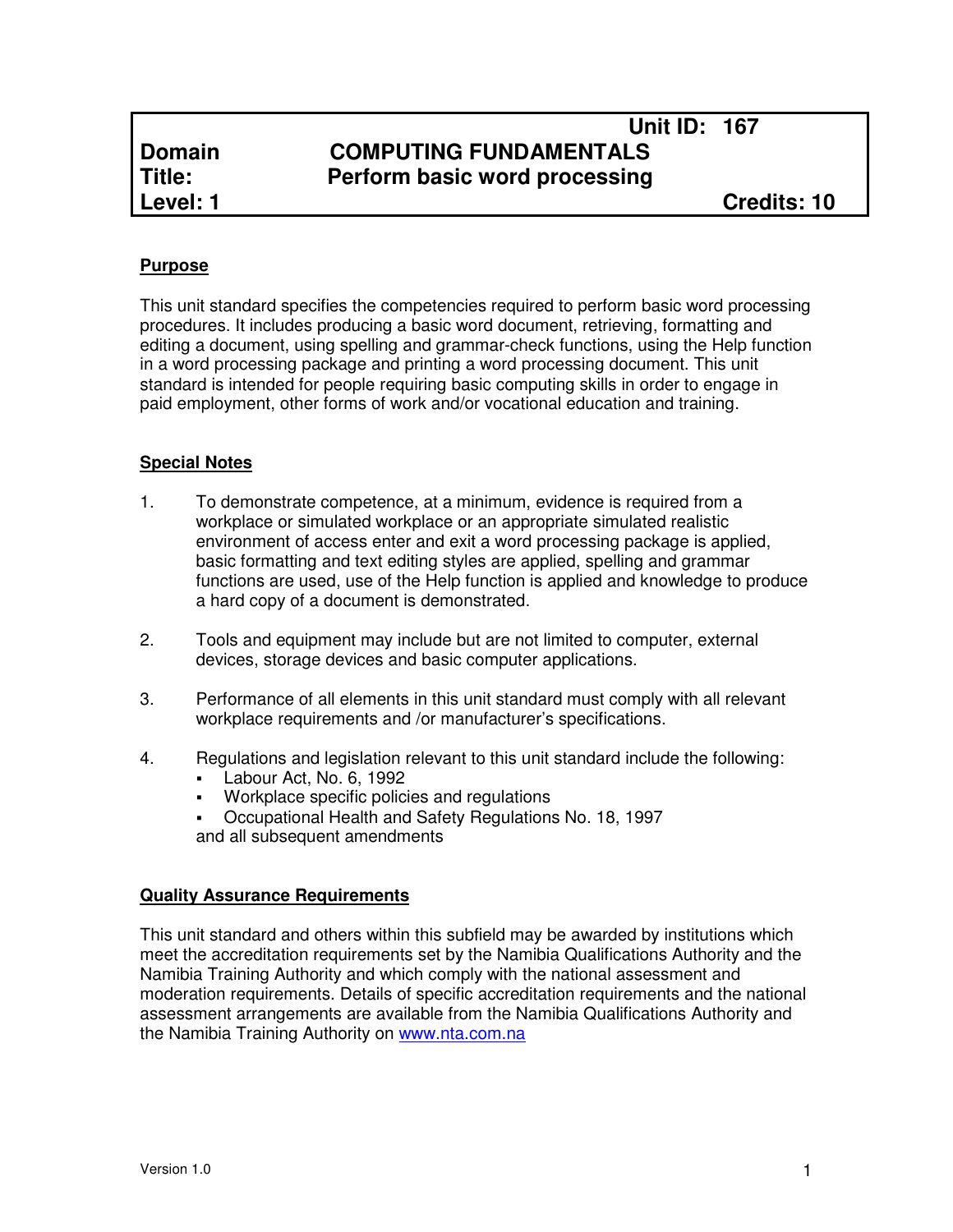# **Elements and Performance Criteria**

# **Element 1: Produce a basic word processing document**

#### **Performance Criteria**

- 1.1 Word processing package is accessed.
- 1.2 Text is entered according to specifications.
- 1.3 Document is saved in appropriate location.
- 1.4 Word processing application is closed and exited.

## **Element 2: Retrieve, format and edit a word processing document**

#### **Range**

Formatting may include but is not limited to bold, italics, underline and alignment.

Editing may include but is not limited to copy, paste, undo, redo, cut, move and insert.

#### **Performance Criteria**

- 2.1 Document is opened.
- 2.2 Document is formatted.
- 2.3 Document is edited.

## **Element 3: Use spelling and grammar functions**

## **Performance Criteria**

- 3.1 Spelling function is used to check document.
- 3.2 Grammar function is used to check document.
- 3.3 Thesaurus feature is used.

## **Element 4: Use the Help function in a word processing document**

## **Performance Criteria**

4.1 Help function is activated.